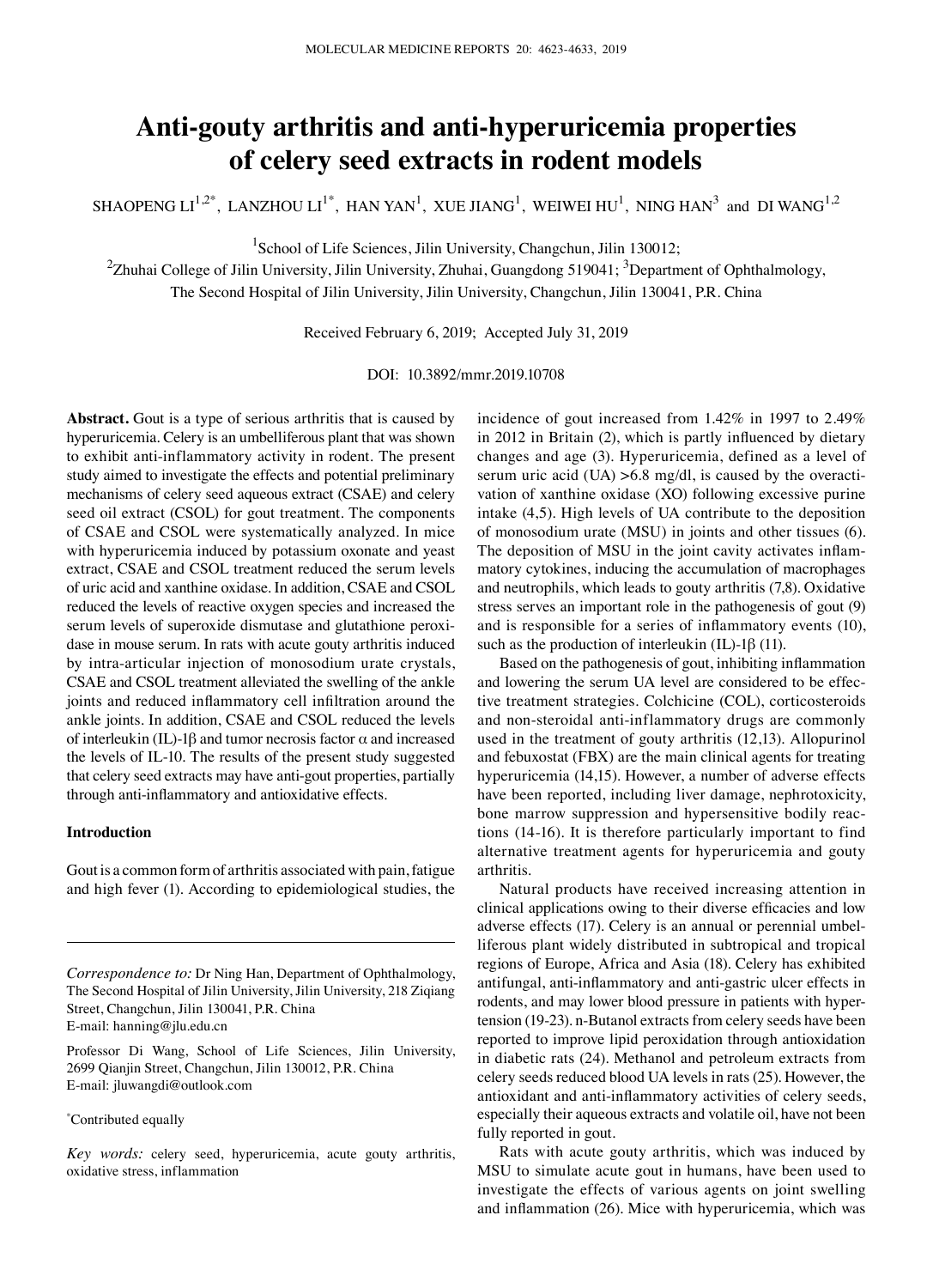induced by yeast extract powder and potassium oxonate (OXO) to simulate hyperuricemia in humans, have been used to investigate compounds that lower UA level (27). Based on our previous study, the two animal models can be used together to investigate the anti-gout activity of various compounds (28). The aim of the present study was to systematically analyze the main components of the aqueous extract and volatile oil of celery seeds and to determine their anti-gout effects in mice with hyperuricemia and rats with acute gouty arthritis. The specific roles of the antioxidant and anti-inflammatory activities of the aqueous extract and volatile oil of celery seeds were also investigated.

## **Materials and methods**

*Preparation of celery seed aqueous and oil extracts using supercritical carbon dioxide.* To prepare celery seed aqueous extract (CSAE), 30 g celery seed powder (Changchun Yonglong Food Co., Ltd.) was added to 300 ml distilled water and heated at 80˚C for 2.5 h twice. The supernatants from different samples were collected by centrifugation at 7,100 x g, at 20˚C for 10 min and pooled together. CSAE powder was prepared using a R206 rotary evaporator spray drier (Shanghai Senco Technology Co., Ltd.). The extraction rate of CSAE was  $10.0\pm0.5\%$  (w/w).

To prepare celery seed oil extract (CSOL), 300 g celery seed powder was placed in a HA221-50-06 supercritical carbon dioxide extraction system (Nantong Wenao Import And Export Co., Ltd.) under the following conditions: 35˚C and 25 MPa in the extraction tank; 40˚C and 8 MPa in the first separation; and 30˚C and 6 MPa in the second separation. The extraction period was 2 h, and the oil was collected every 15 min. The extraction rate of CSOL using supercritical carbon dioxide was 7.8±0.3% (w/w).

## *Composition analysis of CSAE and CSOL*

*Main components analysis.* The main components of CSAE powder, including total sugar, mannitol, reducing sugar, protein, crude fat, total flavonoids and total triterpenes were determined, as previously described, by the phenol sulfuric acid method (29), high-performance liquid chromatography (30), 3,5-dintrosalicylic acid reducing sugar assay (31), Kjeldahl method (32), Soxhlet extractor method (33), aluminum trichloride colorimetric method (34) and vanillin-glacial acetic acid-perchloric acid colorimetric method (35), respectively.

*Fatty acid analysis.* A 5% KOH-methanol solution was added to the CSAE powder or CSOL, incubated in a 60˚C water bath for 30 min and mixed with  $14\%$  BF<sub>3</sub>-methanol solution at 60˚C for 3 min. The samples were mixed with hexane and the levels of fatty acids were analyzed using a QP2010 gas chromatography-mass spectrometer (Shimadzu Corporation). GC was performed using high-pressure-55% phenyl methyl siloxane chromatographic column (30x0.32 mm<sup>2</sup>; diameter, 0.25  $\mu$ m). The sample inlet temperature was set at 270°C, and the column temperature at 100˚C. The heating rate was set at 10˚C/min to 170˚C, and at 3˚C/min to 250˚C. The carrier gas used was helium, with a flow rate of 2.4 ml/min at 0.4 MPa. For mass spectrometry, electron positive ionization was used as ion source, and the transition was m/z  $380.0 \rightarrow 20.0$ , the

temperature of ion source was 200˚C, the interface temperature was 250˚C, the solvent removal time was 1.5 min, and the detector voltage was 1.14 kV.

*Amino acid analysis.* The CSAE powder and CSOL were hydrolyzed with 6 mol/l HCl at 110±1˚C for 22 h. Following vacuum drying, the samples were dissolved in 1 ml pH 2.2 buffer (19.6 g sodium citrate and 16.5 ml hydrochloric dissolved in 1 l of deionized water; pH 2.2). The amino acid content was quantified by an L‑8900 automatic amino acid analyzer (Hitachi High-Technologies Corporation).

*Mineral analysis.* The CSAE powder was pretreated with hydrogen nitrate 110˚C and 3 MPa for 30 min. The levels of mercury, lead, selenium, arsenic, cadmium, zinc, iron, manganese, chromium, calcium, copper, sodium and potassium were detected by inductively coupled plasma optical emission spectrometry as previously described (36-38).

*Flavonoid analysis.* The flavonoid content of CSOL was analyzed using the Agilent 1260 LC system with a diode array detector-fluorescence detector and a C‑18 column (150x4.6 mm; particle size,  $5 \mu$ m) (Agilent Technologies, Inc.) with the injection volume of 10  $\mu$ l and the flow rate of 1 ml/min by elution containing 98% methanol and 2% ultrapure water at 20˚C. The standards were obtained from Shanghai Yuanye Bio-Technology Co. Ltd.

*Animal experiments.* The working concentrations of FBX and COL were selected according to previous studies (39,40). Celery seed treatment doses were selected following preliminary experiments (data not shown).

*Establishment of mouse hyperuricemia model and drug treatment.* A total of 120 male BALB/c mice (age, 8 weeks; weight, 18-20 g) were provided by Liaoning Changsheng Biotechnology Co., Ltd. All mice were housed in plastic cages at 23±1˚C with 55% relative humidity, a 12‑h light/dark cycle (7:00-19:00) and standard food and sterile mineral water *ad libitum*.

Mice were divided into two main groups: i) To investigate CSAE (AE); and ii) to investigate CSOL (OL). Mice used as control to examine CSAE were defined as 'CTRL (AE)' mice; mice used as control to examine CSOL were defined as 'CTRL (OL)' mice. A total of 60 mice were randomly divided into 5 groups (n=12 mice/group): i) Control [CTRL (AE)] mice group, which received 10 ml/kg saline by gavage; ii) hyperuricemia model mice [MC (AE)] group, which received 10 ml/kg saline by gavage; iii) positive control [FBX (AE)] group, which were MC mice that received 0.6 mg/ml FBX (Jiangsu Wanbang Biochemical Pharmaceutical Group Co., Ltd.) at 10 ml/kg by gavage; iv) low-dose CSAE‑treated model (CSAE‑low) group, which received 75 mg/kg CSAE (equal to 0.75 g celery seed) dissolved in 10 ml saline by gavage; and v) high-dose CSAE‑treated model (CSAE‑high) group, which received 300 mg/kg (equal to 3 g celery seed) dissolved in 10 ml saline by gavage. CTRL (AE), MC (AE) and FBX (AE) were used as untreated control, model control and positive control groups, respectively, in the experiments analyzing the effects of CSAE in hyperuricemia model mice.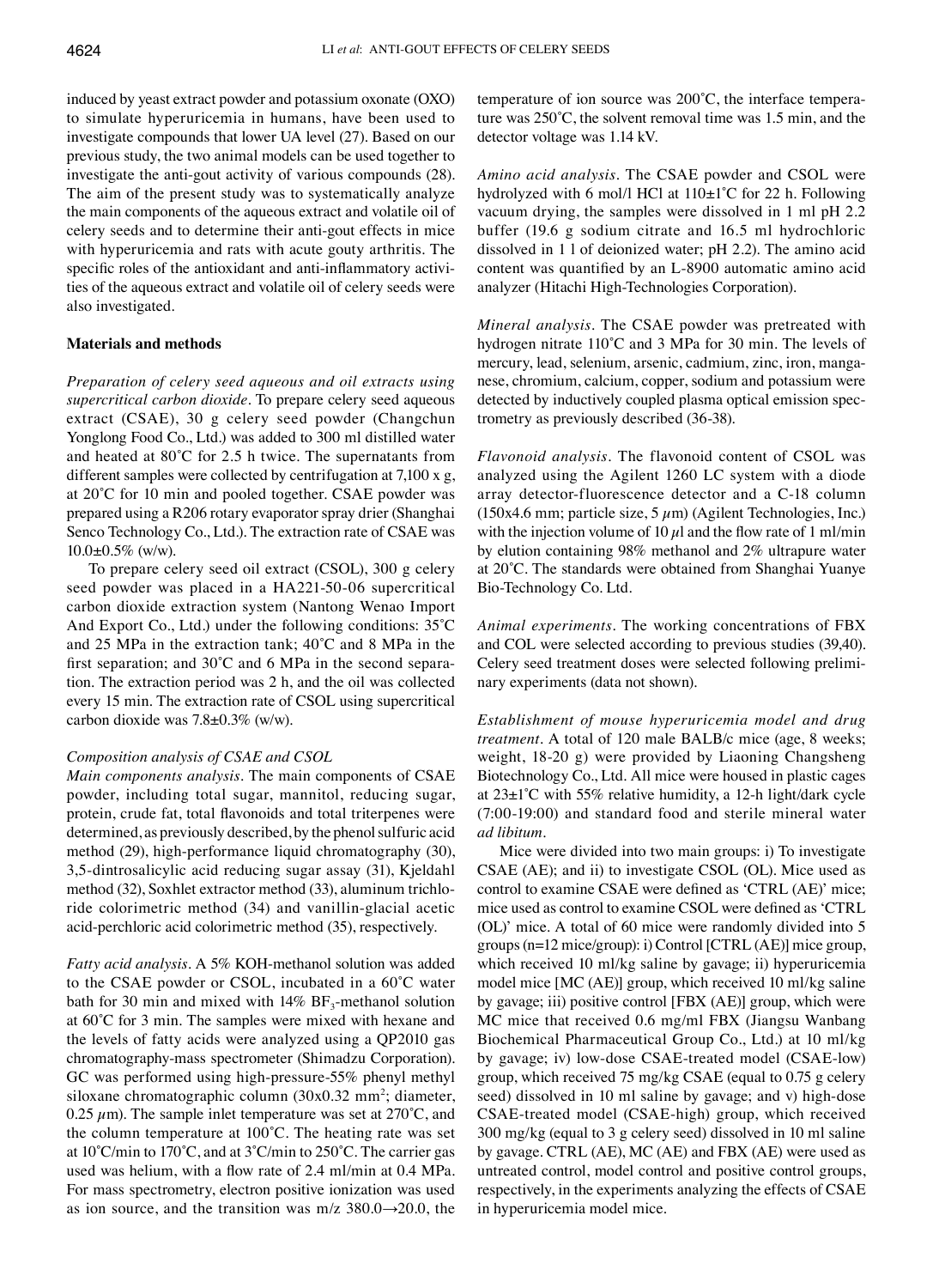| Table I. Composition of celery seed aqueous extract. |  |  |
|------------------------------------------------------|--|--|
|------------------------------------------------------|--|--|

| Component         | Compound                                               | Content $(\%)$           |  |
|-------------------|--------------------------------------------------------|--------------------------|--|
| Main<br>component | Total sugar                                            | 90.3                     |  |
|                   | Total triterpenes                                      | 0.038                    |  |
|                   | Mannitol                                               | 0.515                    |  |
|                   | Reducing sugar                                         | 2.73                     |  |
|                   | Crude fat                                              | 0.7                      |  |
|                   | Protein                                                | 4.66                     |  |
|                   | Total flavonoids                                       | 0.014                    |  |
| Fatty acid        | Capric acid (C10:0)                                    | $2.36x10^{-4}$           |  |
|                   | Undecanoic acid (C11:0)                                | $0.01x10^{-4}$           |  |
|                   | Lauric acid (C12:0)                                    | $3.16x10^{-4}$           |  |
|                   | Tridecanoic acid (C13:0)                               | ND                       |  |
|                   | Myristic acid (C14:0)                                  | $16.48x10^{-4}$          |  |
|                   | Myristoleic acid (C14:1n5)                             | $0.41x10^{-4}$           |  |
|                   | Pentadecanoic acid (C15:0)                             | $3.04x10^{-4}$           |  |
|                   | Pentadecenoic acid (C15:1n5)                           | $0.11x10^{-4}$           |  |
|                   | Hexadecanoic acid (C16:0)                              | 1761.24x10 <sup>-4</sup> |  |
|                   | Palmitoleic acid (C16:1n7)                             | $17.08x10^{-4}$          |  |
|                   | Heptadecanoic acid (C17:0)                             | $6.36x10^{-4}$           |  |
|                   | Heptadecenoic acid (C17:1n7)                           | $3.43x10^{-4}$           |  |
|                   | Stearic acid (C18:0)                                   | 289.50x10 <sup>-4</sup>  |  |
|                   | Oleic acid (C18:1n9)                                   | 185.10x10 <sup>-4</sup>  |  |
|                   | Elaidic acid (C18:1n9t)                                | ND                       |  |
|                   | Linoleic acid (C18:2n6c)                               | $6087.74 \times 10^{-4}$ |  |
|                   | Trans-linoleic acid (C18:2n6t)                         | ND                       |  |
|                   | $\alpha$ -linolenic acid (C18:3n3)                     | 568.85x10 <sup>-4</sup>  |  |
|                   | $\gamma$ -Linolenic acid (C18:3n6)                     | $103.81 \times 10^{-4}$  |  |
|                   | Arachidic acid (C20:0)                                 | 54.82x10 <sup>-4</sup>   |  |
|                   | Paullinic acid (C20:1)                                 | $61.99x10^{-4}$          |  |
|                   | Eicosadienoic acid (C20:2)                             | ND                       |  |
|                   | Eicosatrienoic acid (C20:3n3)                          | <b>ND</b>                |  |
|                   | Dihomo-y-linolenic acid<br>(C20:3n6)                   | 98.90x10 <sup>-4</sup>   |  |
|                   | Arachidonic acid (C20:4n6)                             | 115.07x10 <sup>-4</sup>  |  |
|                   | Eicosapentaenoic acid                                  | $120.20 \times 10^{-4}$  |  |
|                   | (C20:5n3)                                              |                          |  |
|                   | Heneicosanoic acid (C21:0)                             | $71.64 \times 10^{-4}$   |  |
|                   | Docosanoic acid (C22:0)                                | 88.04x10 <sup>-4</sup>   |  |
|                   | Erucic acid (C22:1n9)                                  | $107.84 \times 10^{-4}$  |  |
|                   | cis-13,16-Docosadienoic acid<br>methyl ester $(C22:2)$ | $119.11x10^{-4}$         |  |
|                   | Docosahexaenoic acid<br>(C22:6n3)                      | ND                       |  |
|                   | Tricosanoic acid (C23:0)                               | $106.60 \times 10^{-4}$  |  |
|                   | Tetracosanoic acid (C24:0)                             | <b>ND</b>                |  |
|                   | Nervonic acid (C24:1n9)                                | ND                       |  |
|                   | Octanoic acid (C8:0)                                   | $0.02x10^{-4}$           |  |
| Amino acid        | Aspartic acid                                          | $2.38x10^{-1}$           |  |
|                   | L-Threonine                                            | $1.68x10^{-1}$           |  |
|                   | Serine                                                 | $0.22 \times 10^{-1}$    |  |
|                   | Glutamic acid                                          | $2.55 \times 10^{-1}$    |  |
|                   | Glycine                                                | $1.08x10^{-1}$           |  |

| Component | Compound      | Content $(\%)$         |  |
|-----------|---------------|------------------------|--|
|           | Alanine       | $1.32 \times 10^{-1}$  |  |
|           | Cysteine      | $3.52 \times 10^{-1}$  |  |
|           | Valine        | $0.77 \times 10^{-1}$  |  |
|           | Methionine    | $2.00x10^{-1}$         |  |
|           | Isoleucine    | $1.17x10^{-1}$         |  |
|           | Leucine       | $1.88 \times 10^{-1}$  |  |
|           | Tyrosine      | $0.69x10^{-1}$         |  |
|           | Phenylalanine | $15.35 \times 10^{-1}$ |  |
|           | Lysine        | $0.89x10^{-1}$         |  |
|           | Histidine     | $4.77 \times 10^{-1}$  |  |
|           | Arginine      | $0.77x10^{-1}$         |  |
|           | Proline       | $3.95x10^{-1}$         |  |
| Minerals  | Mercury       | <b>ND</b>              |  |
|           | Lead          | $0.18x10^{-4}$         |  |
|           | Selenium      | <b>ND</b>              |  |
|           | Arsenic       | $0.19x10^{-4}$         |  |
|           | Cadmium       | <b>ND</b>              |  |
|           | Zinc          | $29.94 \times 10^{-4}$ |  |
|           | Iron          | $36.16x10^{-4}$        |  |
|           | Manganese     | $21.50x10^{-4}$        |  |
|           | Chromium      | $1.92 \times 10^{-4}$  |  |
|           | Calcium       | $2,426x10^{-4}$        |  |
|           | Copper        | $2.05x10^{-4}$         |  |
|           | Sodium        | 1,258x10 <sup>-4</sup> |  |
|           | Potassium     | $8,079x10^{-4}$        |  |

The remaining 60 mice were randomly divided into 5 groups (n=12 mice/group): i) CTRL (OL) group, which received 5 ml/kg of olive oil by gavage; ii) MC (OL) group, which received 5 ml/kg of olive oil by gavage; iii) FBX (OL) group, which comprised MC mice that received 6 mg/kg FBX dissolved in 5 ml olive oil by gavage; iv) low-dose CSOL-treated (CSOL‑low) model group, which received 0.058 ml/kg CSOL (equal to 0.75 g celery seed) in 5 ml olive oil by gavage; and v) high-dose CSOL‑treated (CSOL‑high) model group, which received 0.233 ml/kg (equal to 3 g celery seed) in 5 ml olive oil by gavage. CTRL (OL), MC (OL) and FBX (OL) were used as untreated control, model control and positive control groups, respectively, in the experiments analyzing the effects of CSOL in hyperuricemia model mice.

With the exception of the CTRL mice, 12 h prior to the oral administration of the aforementioned agents (saline, olive oil, FBX, CSAE or CSOL), 20 g/kg yeast extract powder was administered by gavage to the mice once a day for 8 days. On day 6, 7 and 8, 1 h prior to the oral administration of the aforementioned agents, mice were intraperitoneally injected with 300 mg/kg OXO (Sigma‑Aldrich; Merck KGaA) to induce hyperuricemia (28); the CTRL mice were injected with 0.9% saline following the same schedule. During the 8 days, the aforementioned agents (saline, olive oil, FBX, CSAE, CSOL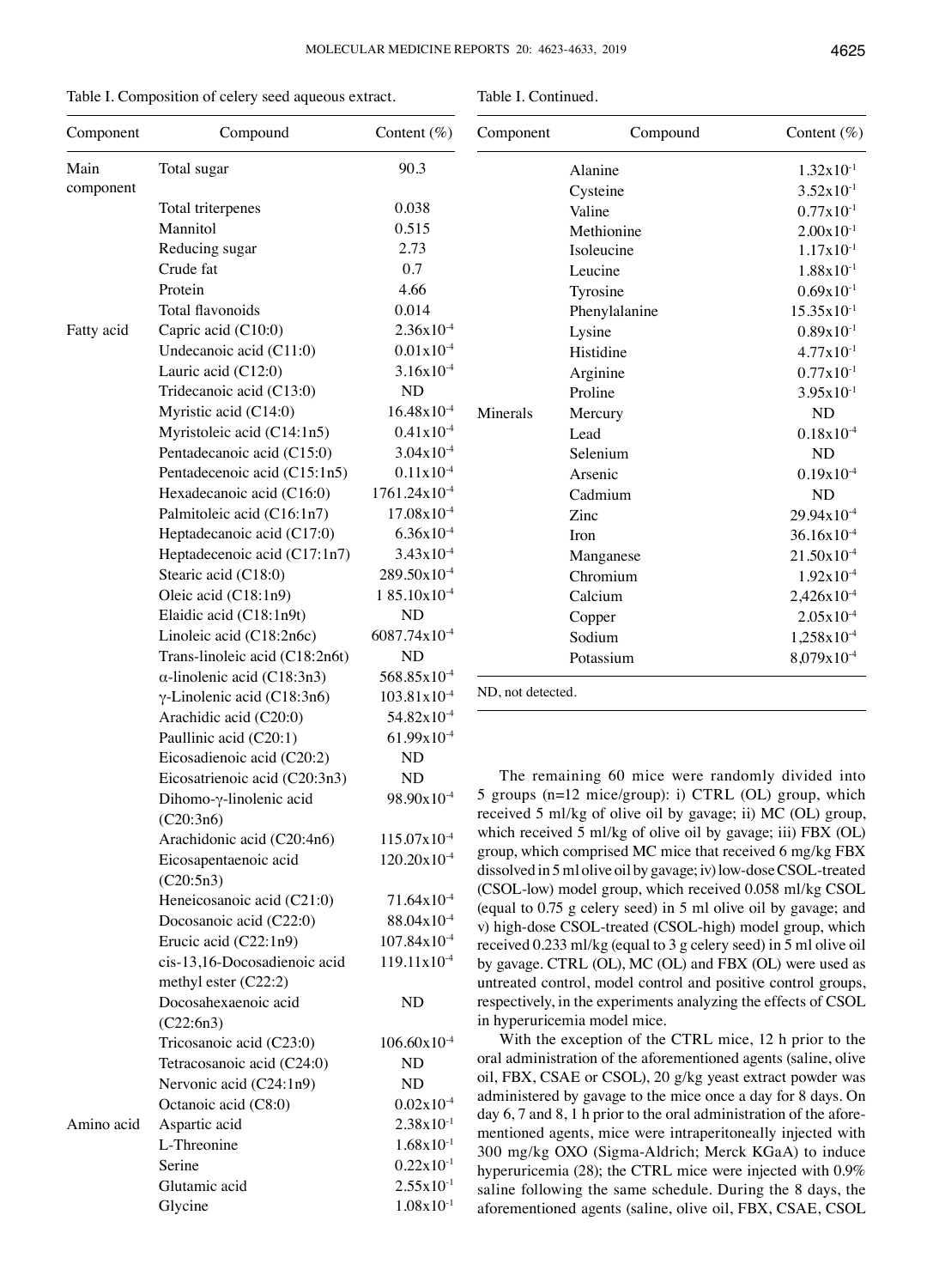| Table II. Composition of celery seed oil extract. |  |
|---------------------------------------------------|--|
|---------------------------------------------------|--|

| Component  | Compound                           | Content $(\%)$                 |  |
|------------|------------------------------------|--------------------------------|--|
| Fatty acid | Capric acid (C10:0)                | $0.118x10^{-2}$                |  |
|            | Undecanoic acid (C11:0)            | $0.029x10^{-2}$                |  |
|            | Lauric acid (C12:0)                | $1.315x10^{-2}$                |  |
|            | Tridecanoic acid (C13:0)           | $0.059x10^{-2}$                |  |
|            | Myristic acid (C14:0)              | $9.120x10^{-2}$                |  |
|            | Myristoleic acid (C14:1n5)         | $0.013x10^{-2}$                |  |
|            | Pentadecanoic acid (C15:0)         | $1.033 \times 10^{-2}$         |  |
|            | Pentadecenoic acid (C15:1n5)       | $0.049x10^{-2}$                |  |
|            | Hexadecanoic acid (C16:0)          | 983.766x10 <sup>-2</sup>       |  |
|            | Palmitoleic acid (C16:1n7)         | $8.086x10^{-2}$                |  |
|            | Heptadecanoic acid (C17:0)         | $4.521x10^{-2}$                |  |
|            | Heptadecenoic acid (C17:1n7)       | $3.506x10^{-2}$                |  |
|            | Stearic acid (C18:0)               | $242.853 \times 10^{-2}$       |  |
|            | Oleic acid (C18:1n9)               | $115.324 \times 10^{-2}$       |  |
|            | Elaidic acid (C18:1n9t)            | <b>ND</b>                      |  |
|            | Linoleic acid (C18:2n6c)           | $5,174.071 \mathrm{x} 10^{-2}$ |  |
|            | Trans-linoleic acid (C18:2n6t)     | <b>ND</b>                      |  |
|            | $\alpha$ -linolenic acid (C18:3n3) | 320.313x10 <sup>-2</sup>       |  |
|            | $\gamma$ -Linolenic acid (C18:3n6) | $0.436x10^{-2}$                |  |
|            | Arachidic acid (C20:0)             | $21.331x10^{-2}$               |  |
|            | Paullinic acid (C20:1)             | $6.764 \times 10^{-2}$         |  |
|            | Eicosadienoic acid (C20:2)         | $1.579x10^{-2}$                |  |
|            | Eicosatrienoic acid (C20:3n3)      | $0.435x10^{-2}$                |  |
|            | Dihomo-γ-linolenic acid            | $0.114x10^{-2}$                |  |
|            | (C20:3n6)                          |                                |  |
|            | Arachidonic acid (C20:4n6)         | $1.543 \times 10^{-2}$         |  |
|            | Eicosapentaenoic acid              | $0.035x10^{-2}$                |  |
|            | (C20:5n3)                          |                                |  |
|            | Heneicosanoic acid (C21:0)         | $1.082 \times 10^{-2}$         |  |
|            | Docosanoic acid (C22:0)            | 21.793x10-2                    |  |
|            | Erucic acid (C22:1n9)              | $0.257x10^{-2}$                |  |
|            | cis-13,16-Docosadienoic acid       | $0.211x10^{-2}$                |  |
|            | methyl ester (C22:2)               |                                |  |
|            | Docosahexaenoic acid<br>(C22:6n3)  | $0.084x10^{-2}$                |  |
|            | Tricosanoic acid (C23:0)           | $2.165 \times 10^{-2}$         |  |
|            | Tetracosanoic acid (C24:0)         | $9.214x10^{-2}$                |  |
|            | Nervonic acid (C24:1n9)            | $0.053x10^{-2}$                |  |
|            | Octanoic acid (C8:0)               | $0.251x10^{-2}$                |  |
| Amino acid | Aspartic acid                      | 0.007                          |  |
|            | L-Threonine                        | ND                             |  |
|            | Serine                             | 0.003                          |  |
|            | Glutamic acid                      | ND                             |  |
|            | Glycine                            | 0.001                          |  |
|            | Alanine                            | ND                             |  |
|            | Cysteine                           | ND                             |  |
|            | Valine                             | ND                             |  |
|            | Methionine                         | 0.003                          |  |
|            | Isoleucine                         | ND                             |  |
|            | Leucine                            | ND                             |  |
|            | Tyrosine                           | ND                             |  |
|            | Proline                            | 0.112                          |  |

| Table II. Continued. |
|----------------------|
|----------------------|

| Component         | Compound         | Content $(\%)$         |  |
|-------------------|------------------|------------------------|--|
|                   | Lysine           | 0.003                  |  |
|                   | Arginine         | 0.007                  |  |
|                   | Histidine        | 0.004                  |  |
|                   | Phenylalanine    | ND.                    |  |
| Flavonoids        | Dihydromyricetin | ND.                    |  |
|                   | Myricetin        | ND                     |  |
|                   | Naringenin       | $0.18x10^{-2}$         |  |
|                   | Apigenin         | $0.012x10^{-2}$        |  |
|                   | Taxifolin        | $0.52 \times 10^{-2}$  |  |
|                   | Eriodictyol      | $0.032x10^{-2}$        |  |
|                   | Luteolin         | $0.024 \times 10^{-2}$ |  |
|                   | Aromadendrin     | $0.095x10^{-2}$        |  |
|                   | Quercetin        | $2.3x10^{-2}$          |  |
|                   | Kaempferol       | ND                     |  |
| ND, not detected. |                  |                        |  |

or COL) were administered every day. On day 8, after the last administration of the agents, over 150  $\mu$ l of blood were collected from the caudal vein of all mice, and then the mice were sacrificed. Liver samples were collected from all mice post mortem. In summary, yeast extract powder was administered by gavage once a day.

*Establishment of rat acute gouty arthritis model and drug treatment.* A total of 120 male Wistar rats (age, 8 weeks; weight, 180-220 g) were obtained from Liaoning Changsheng Biotechnology Co., Ltd. All rats were housed in plastic cages at 23±1˚C with 55% relative humidity, a 12‑h light/dark cycle (7:00-19:00) and *ad libitum* access to standard food and mineral water.

A total of 60 rats were randomly divided into 5 groups  $(n=12 \text{ rats/group})$ : i) CTRL (AE) group, which received 5 ml/kg saline by gavage for 8 days; ii) rat gouty arthritis MCr (AE), which receive 5 ml/kg saline by gavage for 8 days; iii) positive control [COL (AE)] model group, which received 0.4 mg/kg COL (Yunnan Phytopharmaceutical Co., Ltd.) dissolved in 5 ml saline by gavage for 8 days; iv) SAE‑low group, which received 50 mg/kg CSAE (equal to 0.5 g celery seed) dissolved in 5 ml saline by gavage for 8 days; and v) CSAE-high group, which received 200 mg/kg (equal to 2 g celery seed) dissolved in 5 ml saline by gavage for 8 days. CTRL (AE), MCr (AE) and COL (AE) were used as the untreated control, model control and positive control groups, respectively, in the experiments analyzing the effects of CSAE in gouty arthritis model rats.

The remaining 60 rats were randomly divided into 5 groups (n=12 mice/group): i) CTRL (OL) group, which received 1 ml/kg olive oil by gavage for 8 days; ii) MCr (OL) group, which received 1 ml/kg olive oil by gavage for 8 days; iii) COL (OL) group, which was model rats that received 0.4 mg COL dissolved in 1 ml/kg olive oil by gavage for 8 days; iv) CSOL‑low group, which received 0.039 ml CSOL (0.5 g celery seed) dissolved in 0.961 ml/kg olive oil by gavage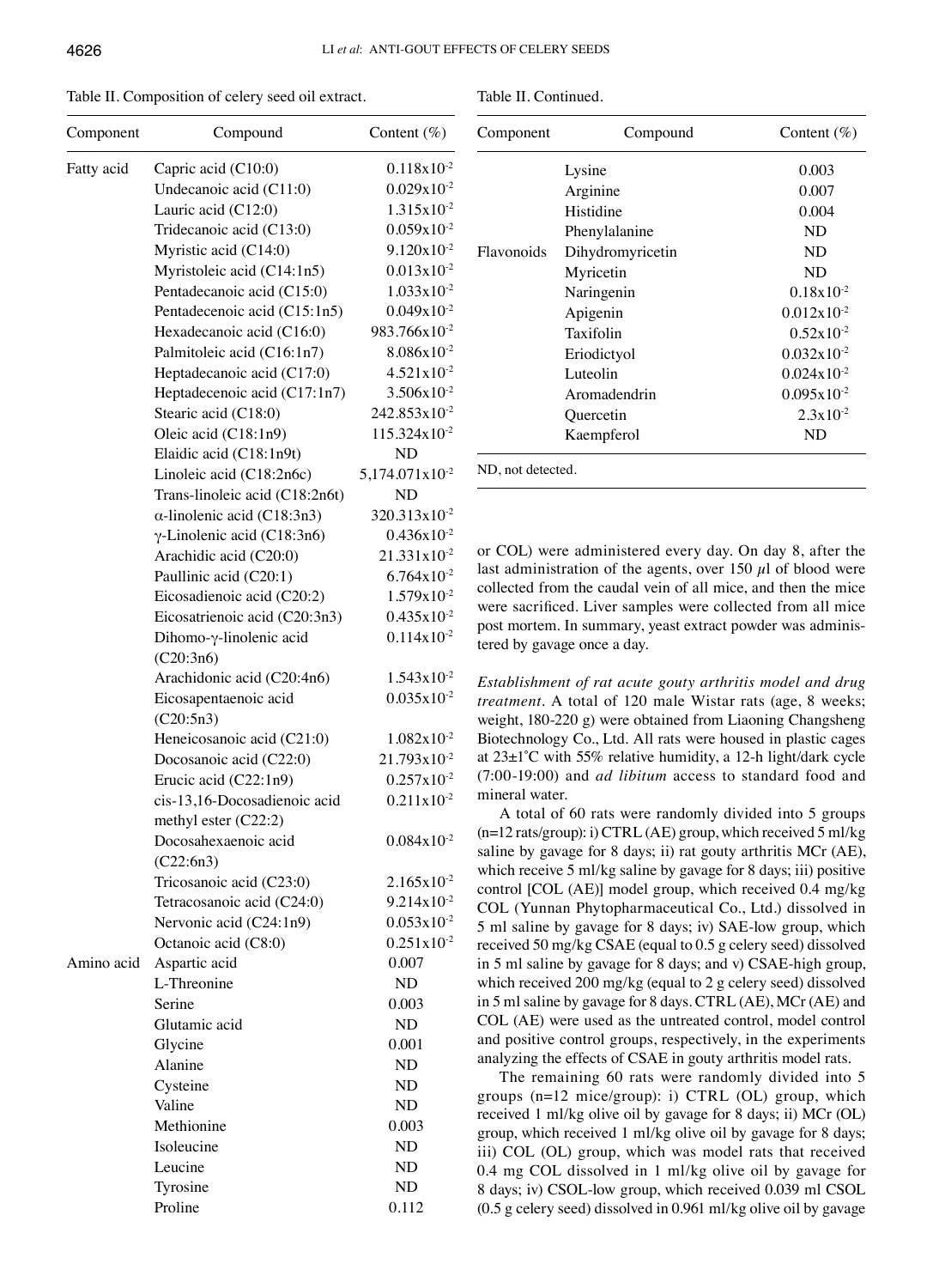

Figure 1. Effects of CSAE on mice with hyperuricemia. (A) CSAE reduced the serum levels of UA in model mice. (B and C) CSAE slightly affected XO activity in (B) serum and (C) liver of model mice. Data are expressed as the mean  $\pm$  SD; n=12;  $P$  = 0.05 and  $P$  = 0.01 vs. CTRL (AE);  $P$  = 0.01 and  $P$  = 0.001 vs. MC (AE). CSAE, celery seed aqueous extract; CTRL, control; FBX, MC mice treated with febuxostat; MC, hyperuricemia model mice; OXO, potassium oxonate; UA, uric acid; XO, xanthine oxidase; YEP, yeast extract powder.



Figure 2. Effects of CSOL on mice with hyperuricemia. (A) CSOL treatment reduced the serum levels of UA in model mice. (B and C) CSOL suppressed XO activities in (B) serum and (C) liver in treated model mice. Data are expressed as the mean  $\pm$  SD; n=12; <sup>#</sup>P<0.05 vs. CTRL (OL);  $\overline{\phantom{a}}$ \*\*\*P<0.001 vs. MC (OL). CSOL, celery seed oil extract; CTRL, control; FBX, MC mice treated with febuxostat; MC, model mice; OXO, potassium oxonate; UA, uric acid; XO, xanthine oxidase; YEP, yeast extract powder.

for 8 days; and v) CSOL-high group, which received 0.155 ml CSOL (2 g celery seed) dissolved in 0.845 ml/kg olive oil by gavage for 8 days. CTRL (OL), MCr (OL) and FBX (OL) were used as the untreated control, model control and positive control groups, respectively, in the experiments analyzing the effects of CSOL in gouty arthritis model rats.

MSU (Sigma‑Aldrich; Merck KGaA) suspension was prepared with sterile water in biological safety cabinets. The endotoxins in the MSU samples were detected by a commercial kit (Tachypleus Amebocyte Lysate for Endotoxin Detection Kit; cat. no. RG025006; Xiamen Bioendo Technology Co., Ltd.) to exclude a potential effect induced by Endotoxin. On day 6, the rats were intra-articularly injected with 30 mg/ml MSU to the right ankle (0.1 ml) at 4:00 PM (28), with the exception of the CTRL rats, which were injected with 0.9% saline at the same time.

Following the 8-day treatment, the right ankle circumferences of all rats were measured using Vernier calipers at 24 and 48 h, and the swelling ratio (%) was calculated as follows: Swelling ratio  $(\%)=(C_t-C_0)/C_0$ , where  $C_t$  is the circumference at time t, and  $C_0$  is the circumference at 0 h. Prior to euthanasia, blood samples were collected from the caudal vein of the rats.

*Biochemical assay.* In the hyperuricemia MC mouse model, the serum levels of UA, and XO, and the liver levels of XO were determined using an XO Activity Assay kit (cat. no. MAK078; Sigma‑Aldrich; Merck KGaA) and a UA Assay kit (cat. no. MAK077; Sigma‑Aldrich; Merck KGaA) according to the manufacturer's instructions. The serum levels of reactive oxygen species (ROS; cat. no. 43124), superoxide dismutase (SOD; cat. no. 43125) and glutathione peroxidase (GSH-Px; cat. no. 43390) were determined using ELISA kits from Shanghai Yuanye Bio-Technology Co., Ltd. according to the manufacturer's instructions.

In the acute gout rat model, the serum levels of IL-1 $\beta$ (cat. no. 43360), IL‑6 (cat. no/41731), IL‑10 (cat. no. 41736), monocyte chemoattractant protein 1 (MCP-1; cat. no. 41640) and tumor necrosis factor α (TNF-α; cat. no. 41721) were determined by ELISA kits from Shanghai Yuanye Bio-Technology Co. Ltd.

*Pathological section of the ankle joint.* The right ankle of each rat was collected, fixed in 4% paraformaldehyde and decalcified with 10% ethylenediaminetetraacetic acid. Following decalcification and dehydration via increasing ethanol series, followed by incubation in 50% of ethanol  $+50\%$  dimethylbenzene for 1 h at room temperature, samples were incubated twice with dimethylbenzene for 20 min at room temperature, the samples were embedded in paraffin, sliced into  $5-\mu$ m sections and stained with hematoxylin and eosin (H&E). The slides were stained with hematoxylin for 5 min at room temperature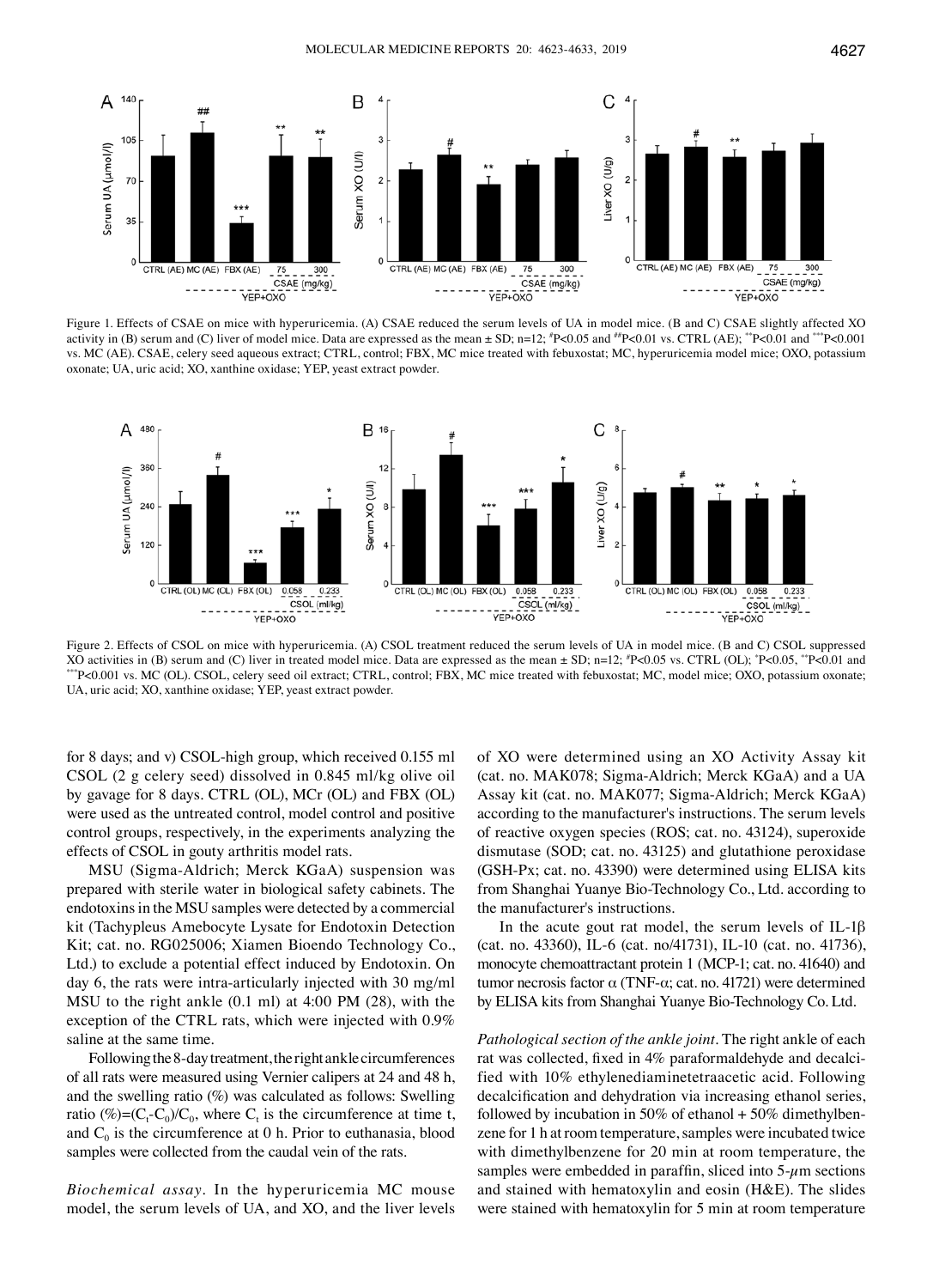Table III. Effects of CSAE on the oxidative stress-related factors in mice with hyperuricemia.

| Group              | <b>SOD</b><br>(U/ml)        | GSH-Px<br>(U/ml)            | <b>ROS</b><br>(U/ml)         |
|--------------------|-----------------------------|-----------------------------|------------------------------|
| CTRL (AE)          | $41.2 \pm 3.6$              | $61.3 \pm 7.3$              | $59.5+6.5$                   |
| MC(AE)             | $36.8 \pm 3.8^{\text{a}}$   | $53.6 \pm 6.1$ <sup>a</sup> | $64.0 \pm 3.9^{\rm a}$       |
| FBX (AE) (6 mg/kg) | $43.0 \pm 4.6$ <sup>b</sup> | $57.2 \pm 5.9$              | $54.5 \pm 59.0$ <sup>c</sup> |
| CSAE(75 mg/kg)     | $45.1 \pm 4.7$ <sup>c</sup> | $61.2+4.2b$                 | $55.3 \pm 6.1$ °             |
| CSAE(300 mg/kg)    | $47.8 + 3.5^d$              | $50.2 + 1.9$                | $57.6 \pm 4.2^b$             |

<sup>a</sup>P<0.05 vs. CTRL (AE); <sup>b</sup>P<0.05, <sup>c</sup>P<0.01 and <sup>d</sup>P<0.001 vs. MC (AE). Results are presented as the mean  $\pm$  SD, n=12. CSAE, celery seed aqueous extract; CTRL, control; FBX, MC mice treated with febuxostat; GSH-Px, glutathione peroxidase; ROS, reactive oxygen species; SOD, superoxide dismutase; MC, model mice.

Table IV. Effects of CSOL on the oxidative stress-related factors in mice with hyperuricemia.

| Group              | <b>SOD</b><br>(U/ml)        | GSH-Px<br>(U/ml)            | <b>ROS</b><br>(U/ml)        |
|--------------------|-----------------------------|-----------------------------|-----------------------------|
| CTRL(OL)           | $24.8 \pm 2.1$              | $39.4 \pm 3.7$              | $21.1 \pm 0.7$              |
| MC(OL)             | $21.4 \pm 2.1$ <sup>b</sup> | $35.2 \pm 2.0^{\circ}$      | $22.6 \pm 1.3^{\text{a}}$   |
| FBX (OL) (6 mg/kg) | $23.2 \pm 1.9$ <sup>c</sup> | $36.3+4.1$                  | $20.0 \pm 1.3$ <sup>d</sup> |
| CSOL(0.058 ml/kg)  | $23.0 \pm 1.6$              | $37.8 \pm 1.2$ <sup>c</sup> | $20.0 \pm 1.0$ <sup>d</sup> |
| CSOL (0.233 ml/kg) | $25.2 + 1.6^d$              | $35.6 \pm 3.7$              | $22.3 \pm 2.0$              |

 $\text{P}$ <0.05 and  $\text{P}$ <0.01 vs. CTRL (OL);  $\text{P}$ <0.05 and  $\text{P}$ <0.01 vs. MC (OL). Results are presented as the mean  $\pm$  SD; n=12. CSOL, celery seed oil extract; CTRL, control; FBX, MC mice treated with febuxostat; GSH-Px, glutathione peroxidase; MC, model mice; ROS, reactive oxygen species; SOD, superoxide dismutase.

and eosin for 3 min at room temperature and observed under a light microscope (magnification, x200), and three fields of view were examined per section.

*Statistical analysis.* All data are expressed as mean ± SD. Statistical analysis was performed by one-way analysis of variance followed by Dunn's multiple comparison post-hoc test using SPSS software (version 16.0; SPSS, Inc.). P<0.05 was considered to indicate a statistically significant difference.

# **Results**

*Composition of CSAE and CSOL.* The CSAE contained 90.3% total sugar, 2.73% reducing sugar, 0.515% mannitol, 4.66% protein, 0.7% crude fat and 0.014% total flavonoids (Table I). Among the 35 types of the detected fatty acids, the contents of C16:0 (0.17%) and C18:2n6c (0.61%) were the highest (Table I). A total of 17 different amino acids were detected in CSAE (Table I). The overall mineral content was low, and the solution contained, among other salts, 0.24% calcium and 0.0022% manganese (Table I).



Figure 3. CSAE decreases the ankle joint swelling rate of rats with acute gouty arthritis. Data are expressed as the mean  $\pm$  SD; n=12;  $^{#p}$ <0.01 and ##P<0.001 vs. CTRL (AE);  $P$ <0.05 vs. MCr (AE). COL, MCr rats treated with colchicine; CSAE, celery seed aqueous extract; CTRL, control; MCr, acute gouty arthritis model rats; MSU, monosodium urate.



Figure 4. CSOL decreases the ankle joint swelling rate of rats with acute gouty arthritis. Data are expressed as means  $\pm$  SD; n=12;  $^{\# \#}P$ <0.001 vs. CTRL (OL); \*\*P<0.05 and \*\*\*P<0.01 vs. MCr (OL). COL, MCr rats treated with colchicine; CSOL, celery seed oil extract; CTRL, control; MCr, model rats; MSU, monosodium urate.

In the CSOL, among the 35 types of the detected fatty acids, the contents of C18:2n6c (51.74%), C16:0 (9.8%), C18:3n3 (3.2%), C18:0 (2.4%) and C18:1n9 (1.15%) were the highest. Of the 17 amino acids identified in CSAE, only nine were detected in CSOL. The total flavonoid content in CSOL was 0.03%, which included seven distinct flavonoids, including naringenin, quercetin and taxifolin (Table II).

# *Effects of CSAE and CSOL in hyperuricemia MC mice*

*Reductive effects of CSAE and CSOL on the levels of UA and XO.* The accumulation of UA in the body induces sodium urate precipitation in the joint cavity, causing severe painful arthritis (41). In the two separate experiments, a significant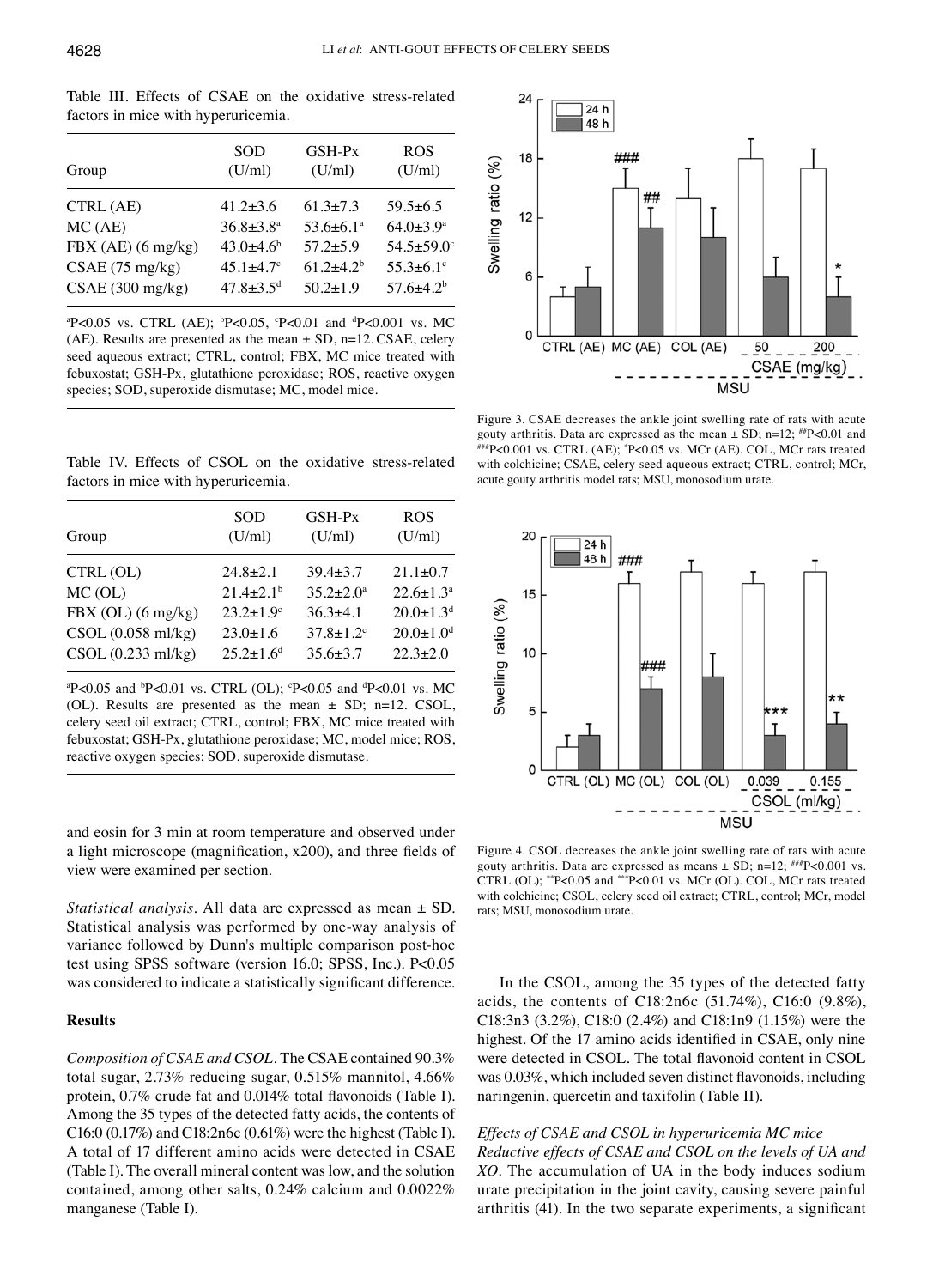

Figure 5. CSAE and CSOL reduce the pathological alterations of ankle joints in rats with acute gouty arthritis. (A and B) H&E stained histopathological slices of (A) ankle joints and (B) joint capsules in CSAE-treated model rats. (C and D) H&E stained histopathological slices of (C) ankle joints and (D) joint capsules of CSOL‑treated model rats. Magnification, x200; n=6. The arrows indicate inflammatory cells. '+' indicates cell debris. COL, MCr rats treated with colchicine; CSAE, celery seed aqueous extract; CSOL, celery seed oil extract; CTRL, control; MCr, model rats; MSU, monosodium urate.

increase in serum UA levels was observed in mice with hyperuricemia compared with the respective untreated CTRL mice (P<0.05; Figs. 1A and 2A). FBX treatments resulted in a >60% reduction of the UA enhancement compared with the respective MC group (P<0.001; Figs. 1A and 2A). Low- and high-dose CSAE and CSOL administration strongly reduced serum UA levels in mice with hyperuricemia compared with those in the respective MC group (P<0.05; Figs. 1A and 2A).

XO is a regulator of purine metabolism, which regulates the levels of the final product of purine metabolism, UA (42). Significantly higher levels of XO were observed in the serum (P<0.05, Figs. 1B and 2B) and liver (P<0.05, Figs. 1C and 2C) of MC mice compared with the CTRL group. Low- and high-dose CSAE and CSOL slightly decreased the pathologically elevated XO levels; CSOL‑low treatment reduced the XO activity by 41.9% in the serum (P<0.001; Fig. 2B) and by 11.3% in the liver  $(P<0.05; Fig. 2C)$ .

*Regulatory effect of CSAE and CSOL on oxidative stress.*  The production of UA is accompanied by a large amount of ROS, and hyperuricemia is associated with the occurrence of oxidative stress (43,44). Low SOD and GSH-Px levels and high ROS levels were observed in hyperuricemia MC mice compared with the CTRL group (P<0.05; Tables III and IV). Low-dose CSAE treatment resulted in 14.2 and 22.6% increase of GSH-Px (P<0.05) and SOD (P<0.05) levels, respectively, and a 13.6% reduction of ROS levels (P<0.01) in the serum compared with untreated MC mice. Similar regulatory effects on the anti- and pro-oxidative factors were observed in the CSOL‑treated compared with untreated MC mice (P<0.05; Tables III and IV). However, FBX treatment only enhanced the levels of SOD and reduced the levels of ROS in the serum compared with untreated MC mice (P<0.05; Tables III and IV).

# *Effects of CSAE and CSOL on MSU‑induced acute gouty arthritis model rats*

*CSAE and CSOL regulate the swelling and pathological changes of ankle joints.* Compared with the CRL rats of the two experiments, the swelling rates of the right ankle joint in the MCr rats with MSU‑induced gouty arthritis increased by >100% at 24 and 48 h (P<0.001; Figs. 3 and 4). This effect was suppressed by CSAE‑high and low- and high-dose CSOL administration at 48 h (P<0.05; Figs. 3 and 4). Compared with MCr rats with MSU‑induced gouty arthritis, COL treatment did not reduce the swelling (P<0.05; Figs. 3 and 4).

In the MCr rats, there was a notable presence of foreign substances, such as cell debris, in the ankle joint cavity, a narrow joint space and enhanced numbers of inflammatory cells around the joint cavity were observed compared with the untreated CTRL rats of the two experiments (Fig. 5). These effects were detected in both ankle joints and joint capsules. These pathological changes of the ankle joints of rats with acute gouty arthritis appeared to be relieved by COL, CSAE‑low and CSOL‑low treatments (Fig. 5). However, CSAE‑high and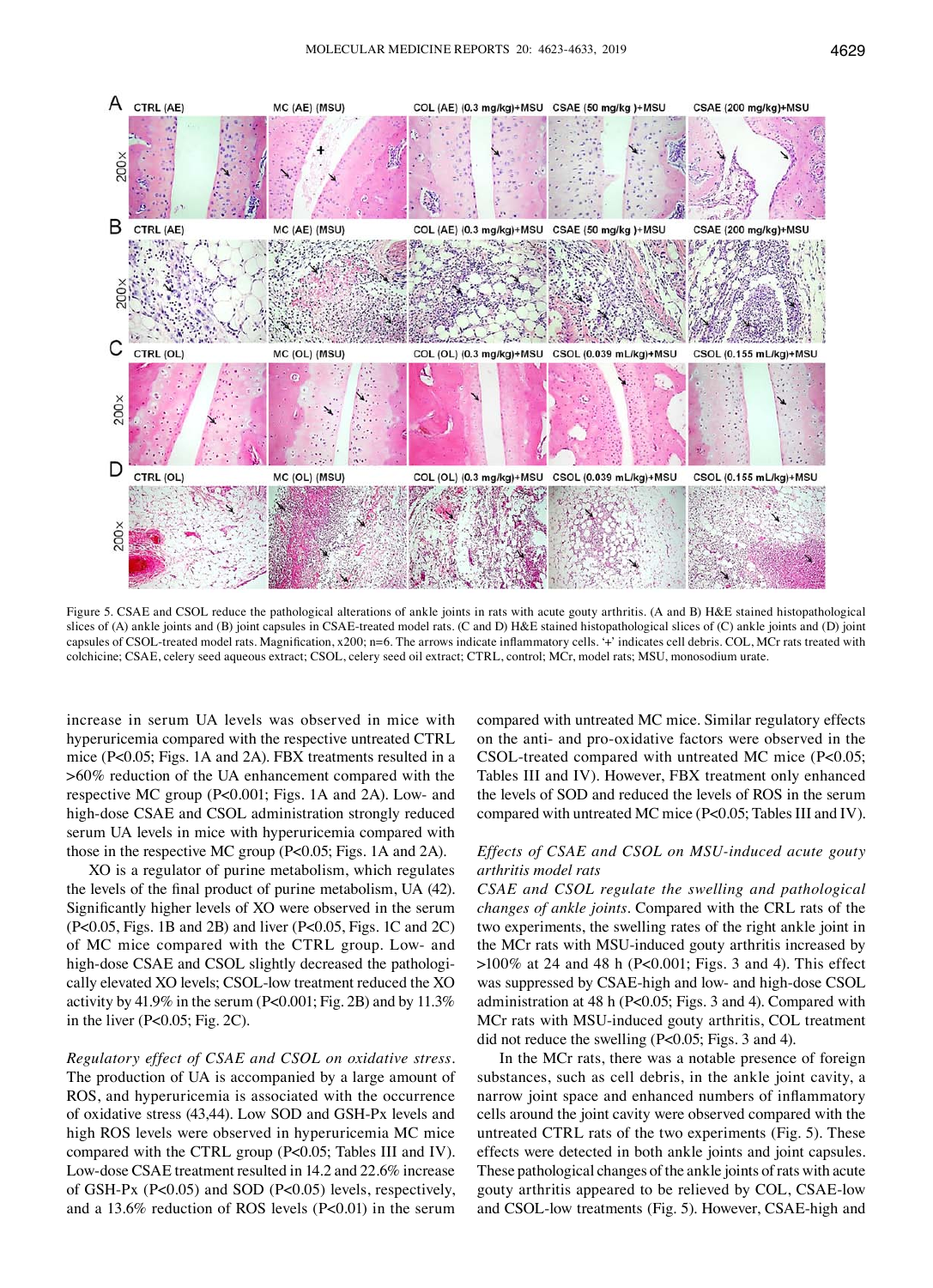| Group                | IL-1 $\beta$ (pg/ml) | IL-6 $(pg/ml)$            | IL-10 $(pg/ml)$        | $MCP-1$ (pg/ml)  | TNF- $\alpha$ (pg/ml)  |
|----------------------|----------------------|---------------------------|------------------------|------------------|------------------------|
| CTRL (AE)            | $5.3 \pm 0.6$        | $28.1 + 3.2$              | $16.0 \pm 3.2$         | $116.8 \pm 11.1$ | $44.0 \pm 2.8$         |
| MCr(AE)              | $6.7+1.5^{\rm a}$    | $35.3 + 7.9^{\circ}$      | $13.6 \pm 1.2^{\circ}$ | $127.1 + 23.9$   | $51.3+9.6$             |
| COL (AE) (0.3 mg/kg) | $5.1 + 0.8^b$        | $27.4 + 3.7b$             | $14.2 + 1.1$           | $92.0 + 12.2$ °  | $37.1 + 4.9$ °         |
| CSAE(50 mg/kg)       | $5.2 + 0.4^b$        | $31.1 + 1.9$              | $16.6 \pm 1.7$ °       | $106.9 \pm 23.7$ | $40.8+4.4^{b}$         |
| CSAE(200 mg/kg)      | $5.2 + 0.4^b$        | $28.1 + 2.7$ <sup>b</sup> | $14.8 + 0.7b$          | $107.6 + 7.9$    | $42.5 \pm 3.8^{\rm b}$ |

Table V. Effects of CSAE on inflammatory factors in MSU‑induced rats with acute gout.

 $P$ <0.05 vs. CTRL (AE);  $P$  <0.05 and  $P$  <0.01 vs. MCr (AE). Results are presented as the mean  $\pm$  SD; n=12. COL, MCr rats treated with colchicine; CSAE, celery seed aqueous extract; CTRL, control; IL, interleukin; MCr, model rats; MCP-1, monocyte chemoattractant protein 1; TNF- $\alpha$ , tumor necrosis factor  $\alpha$ .

Table VI. Effects of CSOL on the inflammatory factors in MSU-induced acute gouty rats.

| Group                | IL-1 $\beta$ (pg/ml) | IL-6 $(pg/ml)$     | IL-10 $(pg/ml)$          | $MCP-1$ (pg/ml) | TNF- $\alpha$ (pg/ml) |
|----------------------|----------------------|--------------------|--------------------------|-----------------|-----------------------|
| CTRL(OL)             | $2.7 \pm 0.1$        | $17.7 + 2.9$       | $4.7 + 0.2$              | $73.1 \pm 3.1$  | $22.7 \pm 0.5$        |
| MCr(OL)              | $3.1 + 0.5^a$        | $20.4+2.1^{\circ}$ | $4.2 \pm 0.5^{\text{a}}$ | $76.5 + 1.1$    | $23.3 \pm 0.7$        |
| COL (OL) (0.3 mg/kg) | $2.6 + 0.5^b$        | $17.1 \pm 0.9^b$   | $4.4 + 0.3$              | $71.3 + 4.1$    | $22.2+0.8$            |
| CSOL(0.039 ml/kg)    | $2.5+0.1b$           | $19.4 + 1.7$       | $5.2 + 0.8^b$            | $74.0 + 10.2$   | $20.0+1.2b$           |
| CSOL (0.155 ml/kg)   | $2.9 \pm 0.2$        | $18.8 \pm 1.1$     | $4.8 + 0.2b$             | $72.7 + 2.6$    | $21.5 \pm 1.0$        |

 $P$ <0.05 vs. CTRL (OL);  $P$  P<0.05 vs. MCr (OL). Results are presented as the mean  $\pm$  SD; n=12. COL, MCr rats treated with colchicine; CSOL, celery seed oil extract; CTRL, control; IL, interleukin; MCr, model rats; MCP-1, monocyte chemoattractant protein 1; TNF-α, tumor necrosis factor α.

CSOL‑high failed to relieve the inflammation of the joints (Fig. 5), possibly due to a negative feedback regulation.

*Effects of CSAE and CSOL on inflammatory factors.* A previous study has demonstrated that the pathogenesis of gout is associated with inflammation (45). Compared with the CTRL rats of the two experiments, enhanced levels of the pro‑inflammatory cytokines IL‑1β and IL‑6 and reduced levels of the anti‑inflammatory cytokine IL‑10 were observed in the respective hyperuricemia or gouty arthritis MCr rats (P<0.05; Tables V and VI). CSAE‑high reduced the levels of IL‑1β by 22.4% (P<0.05), IL‑6 by 20.4% (P<0.05) and TNF-α by 17.2%  $(P<0.05)$ , and enhanced the IL-10 levels by 8.8%  $(P<0.05)$ compared with untreated MCr rats; however, it did not affect the levels of MCP-1 in the serum of rats with acute gouty arthritis (Table V). CSOL‑low resulted in 14.2 and 19.4% reductions in the serum levels of TNF- $\alpha$  (P<0.05) and IL-1β (P<0.05), respectively, and a >14.3% increase in the serum levels of IL‑10 (P<0.05) compared with untreated acute gouty arthritis MCr rats (Table VI). CSOL did not affect the levels of IL‑6 or MCP-1 in rats with acute gouty arthritis (Table VI).

## **Discussion**

The results of the present study suggested that CSAE and CSOL exerted slightly suppressive effects on the serum UA levels and XO activity in mice with hyperuricemia induced by OXO and yeast extract, and reduced the ankle joint swelling rates in rats with acute gouty arthritis induced by an intra-articular injection of MSU.

The occurrence of hyperuricemia increases the production of oxygen free radicals, promotes lipid peroxidation and upregulates pro-inflammatory factor expression (6,46-48). Celery juice and celery root can increase the antioxidant content in rats(49). One of the major functions of the flavonoids in plants is to scavenge free radicals and exert anti-oxidant effects (50,51). In the present study, CSAE and CSOL, which contain various types of flavonoids, such as quercetin and taxifolin, inhibited XO activity, promoted oxidative stress factors SOD and GSH-Px and reduced levels of ROS in mice with hyperuricemia mice. As an effective antioxidant enzyme, SOD catalyzes the rapid conversion of  $O_2$  and  $\cdot O_2$  to  $H_2O_2$ , following which  $H_2O_2$  can be converted to  $H_2O$  by GSH-Px catalysis inside cells (52). A negative correlation between the levels of XO activity and SOD and GSH-Px has been reported in patients with acute paraquat poisoning (53). Flaxseed oil has been demonstrated to inhibit the gene expression levels of XO by increasing the activity of SOD and GSH-Px in the brains of female rats treated with g-irradiation and carbon tetrachloride (54). XO is a key enzyme in the catalytic conversion of xanthine and hypoxanthine to UA (55,56), which is responsible for the generation of ROS (43). As a feedback response, a large amount of ROS is generated alongside the production of UA (43). Therefore, the suppressive effects of CSEA and CSOL on UA in mice with hyperuricemia may be, at least partially, associated with oxidative stress inhibition.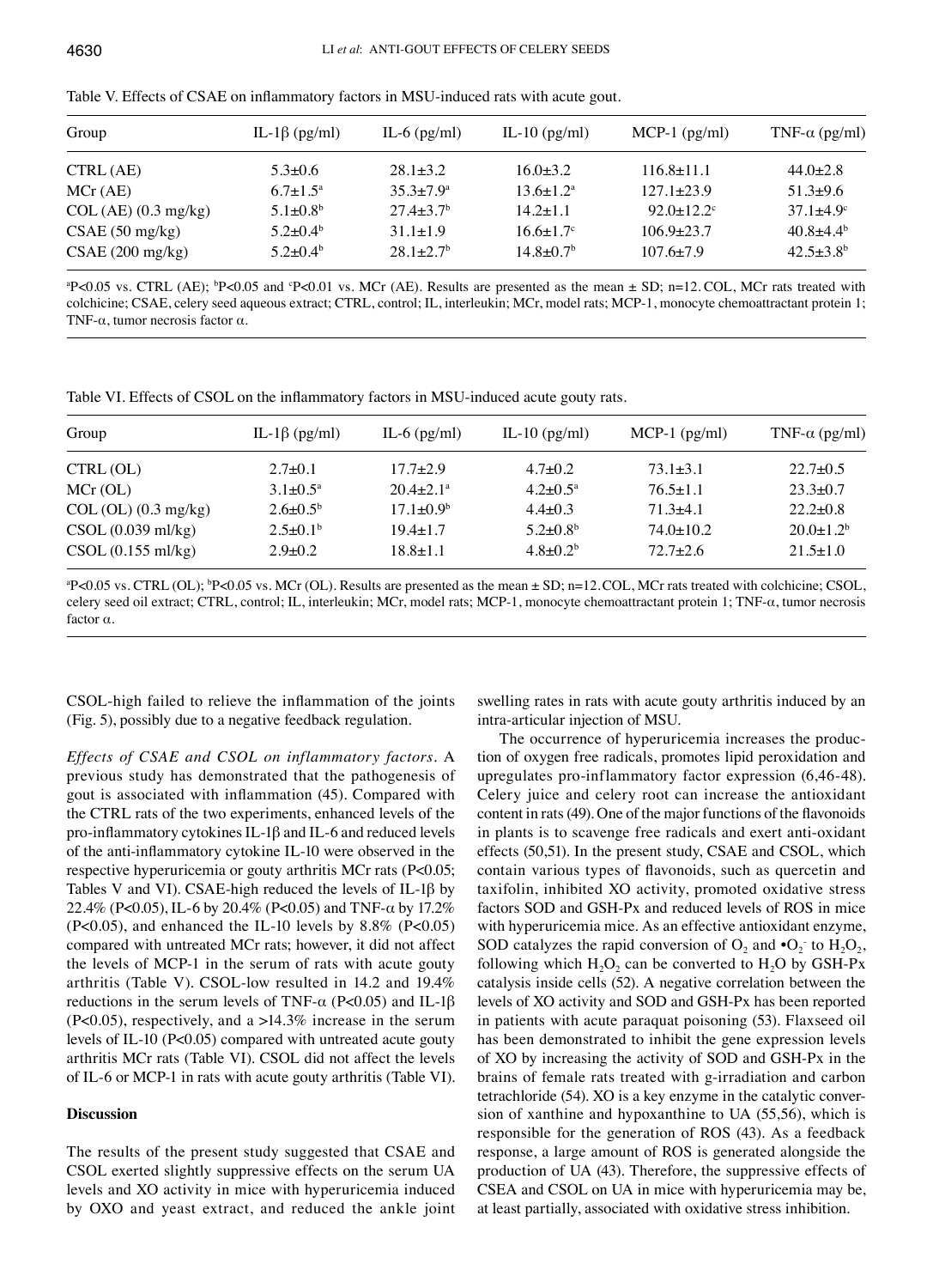During the development of gouty arthritis, MSU enters cells through endocytosis and induces inflammation (57). MSU stimulates synovial cells, monocyte macrophages and neutrophils to produce IL‑1β, which promotes the release of a series of inflammatory cytokines, such as IL-6, TNF- $\alpha$ and MCP-1 (41), leading to the spread of inflammation (58). In clinical trials, high levels of pro-inflammatory factors, especially IL‑1β, have been detected in patients with gout (59). IL‑1β has been investigated for its important roles in gout, and piperine has been shown to exhibit anti-gouty arthritis effect by inhibiting IL‑1β (60). IL‑1 inhibitors, such as anakinra and canakinumab, which are drugs approved by the U.S. Food and Drug Administration and the European Medicines Agency (61), are reportedly effective against gouty arthritis (62,63). In addition, sustained oxidative stress can lead to chronic inflammation (64). The overproduction of ROS is a pathogenetic factor of acute gouty arthritis (65,66). Excessive ROS production activates the inflammasome, specifically NACHT, LRR and PYD domains-containing protein 3, and promotes the production of IL-1 $\beta$  in gouty arthritis (67). In the present study, CSAE and CSOL reduced the pro‑inflammatory factors and enhanced the anti-inflammatory factor in the serum, and mitigated the pathological changes of the ankle joints of rats with MSU‑induced acute gouty arthritis. The results of the present study suggested that the anti‑inflammatory properties of CSAE and CSOL, as well as their modulatory effect on inflammatory cytokines, especially IL‑1β, may be central to their anti-gout effects, possibly through the modulation of oxidative stress.

There were certain limitations to the present study. Although the anti-gout effects of two celery seed extracts, CSAE and CSOL, were demonstrated in two rodent models, the results did not clearly determine which extract exhibited stronger effects. The contents of CSAE and CSOL were systematically detected; however, which component exhibited the anti-gouty arthritis and anti-hyperuricemia properties remains to be determined. Based on the current data, it is difficult to establish quality standards for CSAE and CSOL. Additionally, although the anti-gout effects of CSAE and CSOL were demonstrated to be related to antioxidation and anti-inflammation, the detailed mechanisms require further systematic investigation.

In conclusion, the present study demonstrated that CSAE and CSOL exhibited the effect of suppressing serum UA levels in mice with hyperuricemia and the swelling rates of ankle joints in rats with gouty arthritis, which may be associated with the modulation of XO activity and inflammation response by oxidative stress regulation, providing experimental evidence to support the further evaluation of CSAE and CSOL as agents for gout treatment.

## **Acknowledgements**

#### Not applicable.

## **Funding**

The present study was supported by The National Key Research and Development Program of China (grant no. 2018YFE0107800), The Special Projects of Cooperation between Jilin University and Jilin Province in China (grant no. SXGJSF2017‑1), The '13th Five‑year' Science and Technology Project from the Education Department in Jilin Province (grant no. JJKH20190108KJ) and The Tianjin Municipal Science and Technology Commission (grant no. 16JCQNJC09100).

### **Availability of data and materials**

The datasets used and/or analyzed during the current study are available from the corresponding author on reasonable request.

## **Authors' contributions**

DW and NH designed the experiments; SL, LL, HY, XJ and WH performed the experiments; SL, LL and HY processed data; DW, SL and LL wrote the paper; DW and NH revised the paper.

#### **Ethics approval and consent to participate**

The experimental animal protocol was approved by the Animal Ethics Committee of Jilin University (Changchun, China; approval no. 20171124).

## **Patient consent for publication**

Not applicable.

## **Competing interests**

The authors declare that they have no competing interests.

#### **References**

- 
- 1. Chen LX and Schumacher HR: Gout: An evidence-based review.<br>
1 Clin Rheumatol 14 (5 Suppl): S55-S62, 2008.<br>
2. Kuo CF, Grainge MJ, Mallen C, Zhang W and Doherty M: Rising<br>
burden of gout in the UK but continuing suboptim ment: A nationwide population study. Ann Rheum Dis 74: 661-667, 2015.<br>3. Trifirò G, Morabito P, Cavagna L, Ferrajolo C, Pecchioli S,
- Simonetti M, Bianchini E, Medea G, Cricelli C, Caputi AP and Mazzaglia G: Epidemiology of gout and hyperuricaemia in Italy during the years 2005-2009: A nationwide population-based study. Ann Rheum Dis 72: 694-700, 2013.
- 4. Liu S, Perez-Ruiz F and Miner JN: Patients with gout differ from healthy subjects in renal response to changes in serum uric acid. Joint Bone Spine 84: 183-188, 2017.
- 5. Lin Y, Liu PG, LiangWQ, Hu YJ, Xu P, Zhou J, Pu JB and Zhang HJ: Luteolin‑4'‑O‑glucoside and its aglycone, two major flavones of *Gnaphalium affine* D. Don, resist hyperuricemia and acute gouty arthritis activity in animal models. Phytomedicine 41: 54-61, 2018.
- 6. Terkeltaub R: Update on gout: New therapeutic strategies and options. Nat Rev Rheumatol 6:  $30-38$ ,  $2010$ .
- options. Nat Rev Rheumatol 6: 30-38, 2010. 7. Cronstein BN and Terkeltaub R: The inflammatory process of gout and its treatment. Arthritis Res Ther 8 (Suppl 1): S3, 2006.
- 8. Martinon F, Petrilli V, Mayor A, Tardivel A and Tschopp J: Gout-associated uric acid crystals activate the NALP3 inflam-<br>masome. Nature 440: 237-241, 2006.
- 9. Terkeltaub R: Update on gout: New therapeutic strategies and options. Nat Rev Rheumatol 6: 30-38, 2010.
- 10. Dalbeth N and Haskard DO: Mechanisms of inflammation in gout. Rheumatology (Oxford, England) 44: 1090-1096, 2005.
- 11. Bai H, Yang B, Yu W, Xiao Y, Yu D and Zhang Q: Cathepsin B links oxidative stress to the activation of NLRP3 inflammasome. Exp Cell Res 362: 180-187, 2018.
- 12. Terkeltaub RA: Colchicine update: 2008. Semin Arthritis
- 13. Fam AG: Strategies and controversies in the treatment of gout and hyperuricaemia. Baillieres Clin Rheumatol 4: 177-192, 1990.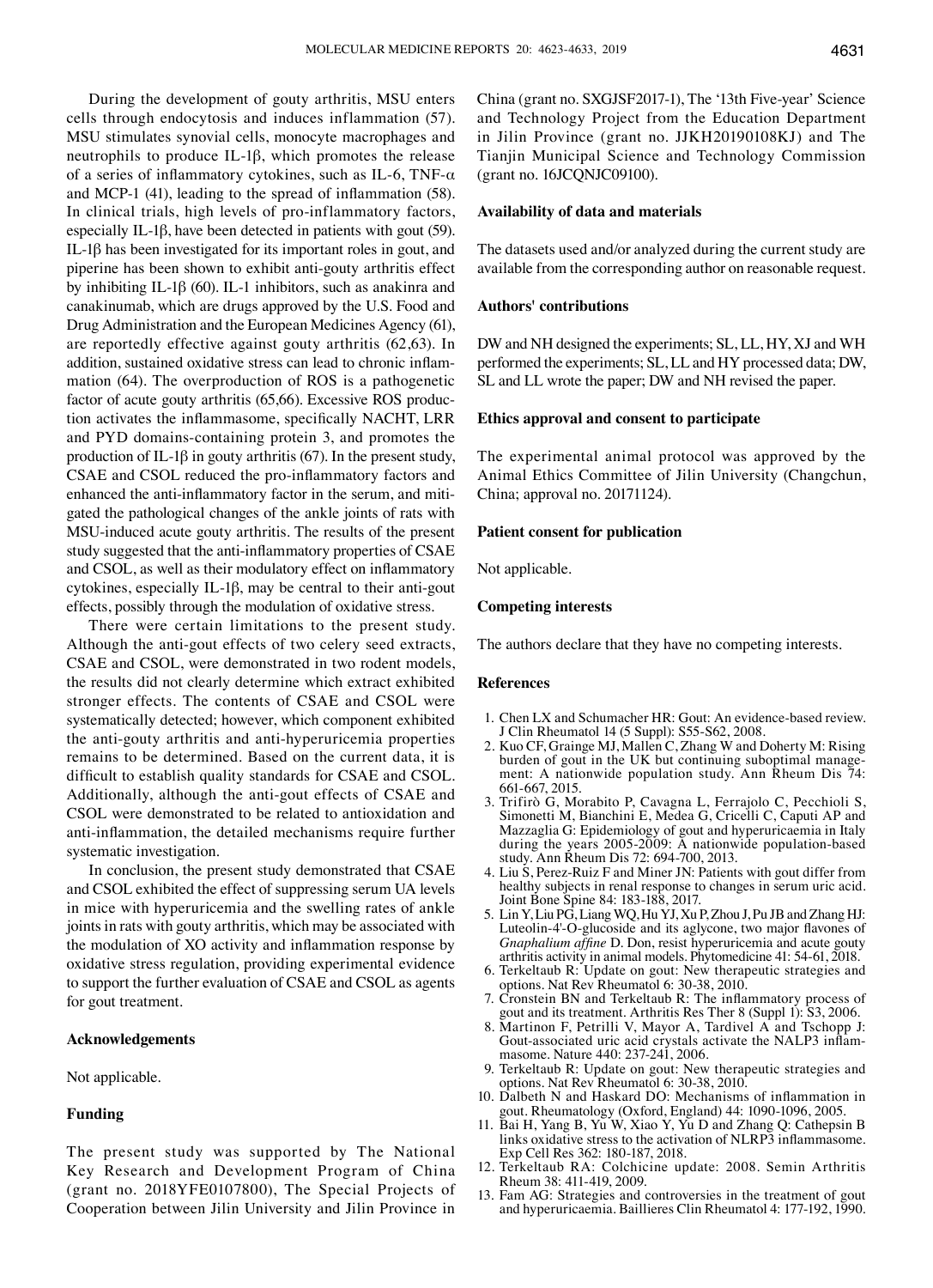- 
- 14. Terkeltaub R, Bushinsky DA and Becker MA: Recent developments in our understanding of the renal basis of hyperuricemia and the development of novel antihyperuricemic therapeutics. Arthritis Res Ther 8 (Suppl): S4, 2006.
- 15. Fam AG: Difficult gout and new approaches for control of hyperuricemia in the allopurinol-allergic patient. Curr Rheumatol Rep 3: 29-35, 2001.
- 16. Fam AG: Treating acute gouty arthritis with selective COX 2 inhibitors. BMJ 325: 980-981, 2002.
- 17. Salihu Shinkafi T, Bello L, Wara Hassan S and Ali S: An ethnobotanical survey of antidiabetic plants used by Hausa-Fulani tribes in Sokoto, Northwest Nigeria. J Ethnopharmacol 172: 91-99, 2015.
- 18. Gauri M, Ali SJ and Khan MS: A Review of Apium graveolens (Karafs) with special reference to Unani Medicine. IAIM 2: 131-136, 2015.
- 19. Kooti W, Ghasemiboroon M, Asadi-Samani M, Ahangarpoor A, Abadi MAN, Afrisham R and Dashti N: The effects of hydro‑alcoholic extract of celery on lipid profile of rats fed a high fat diet. Adv Environmental Biol 8: 325-330, 2014.
- 20. Gharooni M and Sarkarati AR: Application of Apium Graveolens in treatment of hypertension. Tehran Univ Med J 58: 67-69, 2000.
- 21. Mencherini T, Cau A, Bianco G, Della Loggia R, Aquino RP and Autore G: An extract of Apium graveolens var. dulce leaves: Structure of the major constituent, apiin and its anti-inflammatory properties. J Pharm Pharmacol 59: 891-897, 2007.
- 22. Momin RA and Nair MG: Mosquitocidal, nematicidal, and antifungal compounds from Apium graveolens L. seeds. J Agric Food Chem 49: 142-145, 2001.
- 23. Al-Howiriny T, Alsheikh A, Alqasoumi S, Al-Yahya M, ElTahir K and Rafatullah S: Gastric antiulcer, antisecretory and cytoprotective properties of celery (Apium graveolens) in rats. Pharm Biol 48: 786-793, 2014.
- 24. Jabbar AA, Al-Sa'aidi and Alrodhan M: Antioxidant activity of n-butanol extract of celery (Apium graveolens) seed in streptozotocin-induced diabetic male rats. Res Pharm Biotechnol 4: 24-29, 2012.
- 25. Al‑Okbi D: Evaluation of anti-gout activity of some plant food extracts. Pol J Food Nutr Sci 58: 389-395, 2008.
- 26. Zhou Q, Lin FF, Liu SM and Sui XF: Influence of the total saponin fraction from Dioscorea nipponica Makino on TLR2/4‑IL1R receptor singnal pathway in rats of gouty arthritis. J Ethnopharmacol 206: 274-282, 2017.
- 27. Amat N, Umar A, Hoxur P, Anaydulla M, Imam G, Aziz R, Upur H, Kijjoa A and Moore N: Traditional Uighur medicine Karapxa decoction, inhibits liver xanthine oxidase and reduces serum uric acid concentrations in hyperuricemic mice and scavenges free radicals in vitro. BMC Complement Altern Med 15: 131, 2015.
- 28. Li L, Teng M, Liu Y, Qu Y, Zhang Y, Lin F and Wang D: Anti‑gouty arthritis and antihyperuricemia effects of sunflower (*Helianthus annuus*) head extract in gouty and hyperuricemia animal models. Biomed Res Int 2017: 5852076, 2017.
- 29. Chow PS and Landhäusser SM: A method for routine measurements of total sugar and starch content in woody plant tissues. Tree Physiol 24: 1129-1136, 2004.
- 30. Lee GO, Kosek P, Lima AA, Singh R, Yori PP, Olortegui MP, Lamsam JL, Oliveira DB, Guerrant RL and Kosek M: Lactulose: Mannitol diagnostic test by HPLC and LC‑MSMS platforms: Considerations for field studies of intestinal barrier function and environmental enteropathy. J Pediatr Gastroenterol Nutr 59: 544-550, 2014.
- 31. McKee LS: Measuring enzyme kinetics of glycoside hydrolases using the 3,5-dinitrosalicylic acid assay. Methods Mol Biol 1588: 27-36, 2017.
- 32. Chromý V, Vinklárková B, Šprongl L and Bittová M: The Kjeldahl method as a primary reference procedure for total protein in certified reference materials used in clinical chemistry. I. A review of Kjeldahl methods adopted by laboratory medicine. Crit Rev Anal Chem 45: 106-111, 2015.
- 33. Smith CR and Tschinkel WR: Ant fat extraction with a Soxhlet extractor. Cold Spring Harb Protoc 2009: pdb.prot5243, 2009.
- 34. Zhang D, Zheng XY, Yan XW, Cao WG and Gang W: Determination of Total Flavonoids and Rutin in *Ephorbia helioscopia* L. from
- 35. Li JJ, Hu XQ, Zhang XF, Liu JJ and Cao LS: Study on variation of main ingredients from spores and fruiting bodies of Ganoderma lucidum. Zhongguo Zhong Yao Za Zhi 39: 4246-4251, 2014 (In Chinese).
- 36. Silva EDS, da Silva EGP, Silva DDS, Novaes CG, Amorim FAC, Dos Santos MJS and Bezerra MA: Evaluation of macro and micronutrient elements content from soft drinks using principal component analysis and Kohonen self-organizing maps. Food Chem 273: 9-14, 2019.
- 37. Zhang ZX, Lu Y, Li HP, Tu Y, Liu BY and Yang ZG: Assessment of heavy metal contamination, distribution and source identification in the sediments from the Zijiang River, China. Sci Total Environ 645: 235-243, 2018.
- 38. Huang FF, Jiang SJ, Chen YL and Sahayam AC: Chemical vapor generation sample introduction for the determination of As, Cd, Sb, Hg, and Pb in nail polish by inductively coupled plasma mass spectrometry. Spectroc Acta Part B Atom Spectr 140: 84-88, 2018.
- 39. Sanchez‑Lozada LG, Tapia E, Bautista-Garcia P, Soto V, Avila‑Casado C, Vega‑Campos IP, Nakagawa T, Zhao L, Franco M and Johnson RJ: Effects of febuxostat on metabolic and renal alterations in rats with fructose-induced metabolic syndrome. Am J Physiol Renal Physiol 294: F710-F718, 2008.
- 40. Toker H, Yuce HB, Yildirim A, Tekin MB and Gevrek F: The effect of colchicine on alveolar bone loss in ligature-induced periodontitis. Braz Oral Res 33: e001, 2019.
- 41. Sabina EP and Rasool M: An in vivo and in vitro potential of Indian ayurvedic herbal formulation Triphala on experimental gouty arthritis in mice. Vascul Pharmacol 48: 14-20, 2008.
- 42. Merriman TR: An update on the genetic architecture of hyper- uricemia and gout. Arthritis Res Ther 17: 98, 2015.
- 43. Oguz N, Kirca M, Cetin A and Yesilkaya A: Effect of uric acid on inflammatory COX-2 and ROS pathways in vascular smooth
- muscle cells. J Recept Signal Transduct Res 37: 500-505, 2017.<br>44. Tang L, Xu Y, Wei Y and He X: Uric acid induces the expres-<br>sion of TNFa via the ROSMAPKNF-kB signaling pathway in rat<br>vascular smooth muscle cells. Mol Me
- 45. Dalbeth N, Merriman TR and Stamp LK: Gout. Lancet 388: 2039-2052, 2016.
- 46. Singh M, Kalia AN, Sharma R and Balakumar P: Hyperuricemia: Is it a risk factor for vascular endothelial dysfunction and associated cardiovascular disorders? Current Hypertension Rev 5: 1-6, 2009.
- 47. Billiet L, Doaty S, Katz JD and Velasquez MT: Review of hyperuricemia as new marker for metabolic syndrome. ISRN Rheumatol 2014: 852954, 2014.
- 48. Kanellis J, Watanabe S, Li JH, Kang DH, Li P, Nakagawa T, Wamsley A, Sheikh-Hamad D, Lan HY, Feng L and Johnson RJ: Uric acid stimulates monocyte chemoattractant protein-1 produc- tion in vascular smooth muscle cells via mitogen-activated protein
- kinase and cyclooxygenase-2. Hypertension 41: 1287-1293, 2003. 49. Kolarovic J, Popovic M, Zlinská J, Trivic S and Vojnovic M: Antioxidant activities of celery and parsley juices in rats treated with doxorubicin. Molecules 15: 6193-6204, 2010.
- 50. Nickavar B, Kamalinejad M and Izadpanah H: In vitro free radical scavenging activity of five Salvia species. Pak J Pharm Sci 20: 291-294, 2007.
- 51. Yao Y, Sang W, Zhou M and Ren G: Phenolic composition and antioxidant activities of 11 celery cultivars. J Food Sci 75: C9-C13, 2010.<br>52. Song Y, Driessens N, Costa M, De Deken X, Detours V
- Corvilain B, Maenhaut C, Miot F, Van Sande J, Many MC and Dumont JE: Roles of hydrogen peroxide in thyroid physiology
- 53. Zhang J, Lv G and Zhao Y: The significance of serum xanthine oxidase and oxidation markers in acute paraquat poisoning in humans. Clin Biochem 44: 221-225, 2011.
- 54. Ismail AF, Salem AA and Eassawy MM: Modulation of gamma-irradiation and carbon tetrachloride induced oxidative stress in the brain of female rats by flaxseed oil. J Photochem Photobiol B 161: 91-99, 2016.<br>55. Ramallo IA, Zacchino SA and Furlan RL: A rapid TLC auto-
- graphic method for the detection of xanthine oxidase inhibitors and superoxide scavengers. Phytochem Anal 17: 15-19, 2006.
- 56. Unno T, Sugimoto A and Kakuda T: Xanthine oxidase inhibitors from the leaves of *Lagerstroemia speciosa* (L.) Pers. J Ethnopharmacol 93: 391-395, 2004.
- 57. Rock KL, Kataoka H and Lai JJ: Uric acid as a danger signal in
- 58. Jeong JH, Hong S, Kwon OC, Ghang B, Hwang I, Kim YG, Lee CK and Yoo B: CD14<sup>+</sup> cells with the phenotype of infiltrated monocytes consist of distinct populations characterized by anti-inflammatory as well as pro-inflammatory activity in gouty arthritis. Front Immunol 8: 1260, 2017.
- 59. Zeng M, Dang W, Chen B, Qing Y, Xie W, Zhao M and Zhou J: IL‑37 inhibits the production of pro-inflammatory cytokines in MSU crystal‑induced inflammatory response. Clin Rheumatol 35: 2251-2258, 2016.